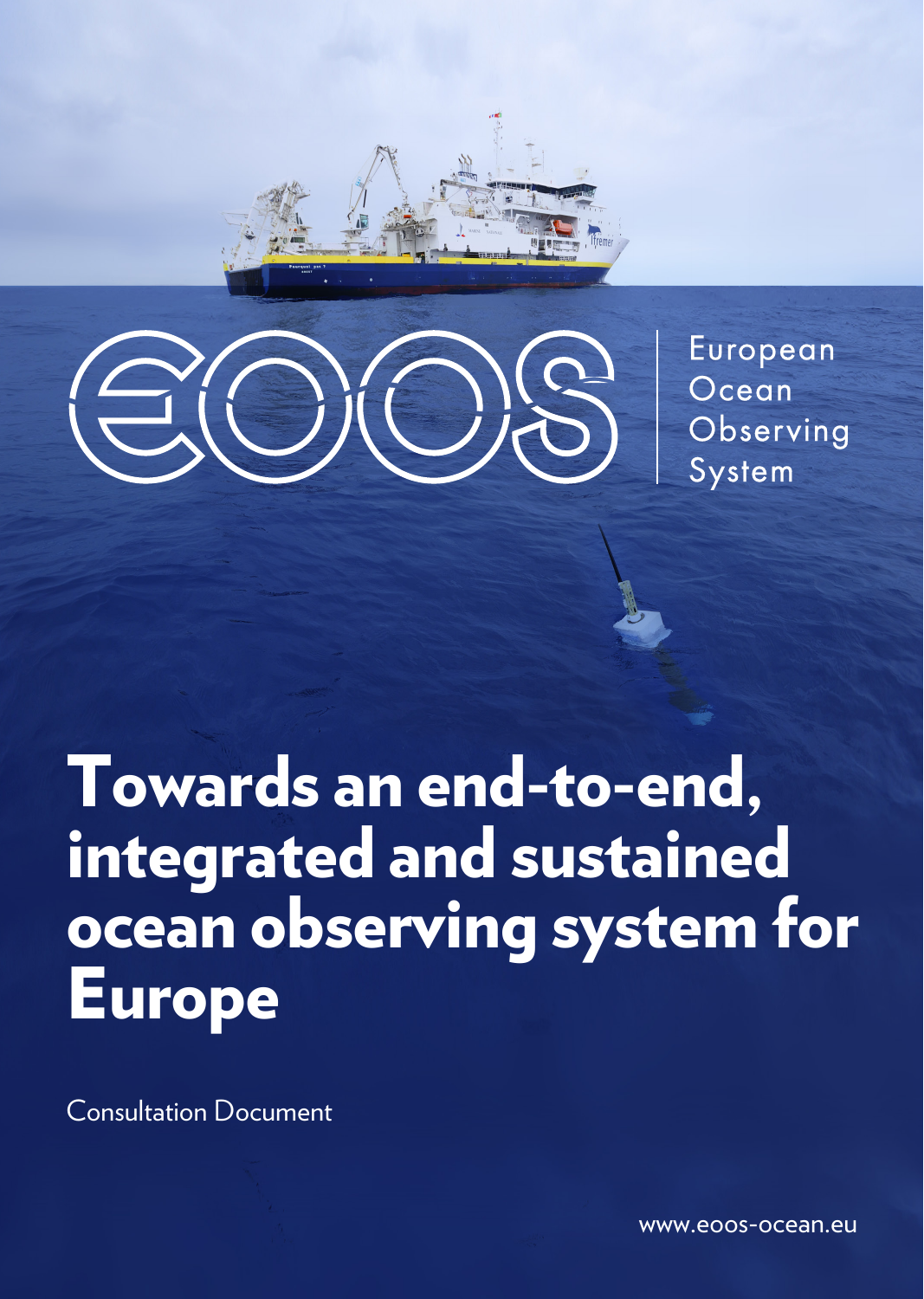# **Why EOOS?**

The ocean provides essential services to society. It regulates climate, provides food and energy, and supports a range of important economic activities. But the ocean and its ecosystems are under threat<sup>1</sup>. They are impacted by climate change (warming, sea level rise, acidification, oxygen depletion) and other human-induced pressures such as pollution, fishing, resource extraction and habitat destruction. The United Nations has recognized the importance of the ocean in its 2030 Agenda for Sustainable Development<sup>2</sup> by including a dedicated Sustainable Development Goal (SDG 14) to 'Conserve and sustainably use the oceans, seas and marine resources for sustainable development.' Fundamental to achieving this will be enhanced knowledge the marine system from coastal seas to the deepest parts of the global ocean. There is now, more than ever, a need to continuously observe and monitor the ocean.

In April 2016, the 43<sup>rd</sup> Plenary Session of the IPCC took a decision to produce a Special Report on 'Climate Change, the Oceans and Cryosphere' (SROCC) as part of its forthcoming 6th Assessment Report cycle (AR6). This reflects the growing appreciation of the relationship between the ocean and climate. In this context, ocean observations are imperative to understand and predict the evolution of our weather and climate, and to develop sound mitigation and adaption measures to climate change<sup>3</sup>.

Ocean data are also essential for a better and sustainable management of human activities in coastal seas and increasingly in the open ocean, to understand the impacts of such activities, and to support the development of a sustainable maritime economy. This view was reinforced in May 2016 by the Science and Technology Ministers of the G7 in their Tsukuba Communiqué<sup>4</sup>. The Communiqué stated that 'many parts of the ocean interior are not sufficiently observed' and that 'it is crucial to develop far stronger scientific knowledge necessary to assess the ongoing changes [in the ocean] and their impact on economies.' In short, sustainable Blue Growth is simply not possible without sustained ocean observations.

The scientific community has played an important role in developing the observing system that exists today. Technologies, methods and standards have been developed for collecting an ever-increasing array of marine data. Because the ocean is costly to access and highly variable and unpredictable, collecting marine data in a systematic way is challenging, especially in areas further offshore and in deeper waters. Efforts to improve capability, durability and efficiency and to reduce the costs of observing and surveying equipment are continually ongoing. However, major gaps still exist across a range of important geological, chemical, biological, and ecological parameters necessary for understanding ocean health and its links to human wellbeing.

There is an accepted need to operationalize the collection of a much broader range of marine environmental parameters and to make data available and usable by multiple sectors, including research, industry, and competent national authorities with responsibility for managing marine and maritime activities.

<sup>&</sup>lt;sup>1</sup> Laffoley, D. & Baxter, J. M. (editors). 2016. Explaining ocean warming: Causes, scale, effects and consequences. Full report. Gland, Switzerland: IUCN. 456 pp. ISBN 978-2-8317-1806-4

<sup>2</sup> http://www.undp.org/content/undp/en/home/sdgoverview/post-2015-development-agenda/

<sup>&</sup>lt;sup>3</sup> Schulz, M. et al. (2015) The Ocean-Climate Nexus: The Critical Role of Ocean Science in Responding to Climate Change. European Marine Board, Ostend, Belgium.

**<sup>2</sup> 3** <sup>4</sup> http://www8.cao.go.jp/cstp/english/others/20160517communique.pdf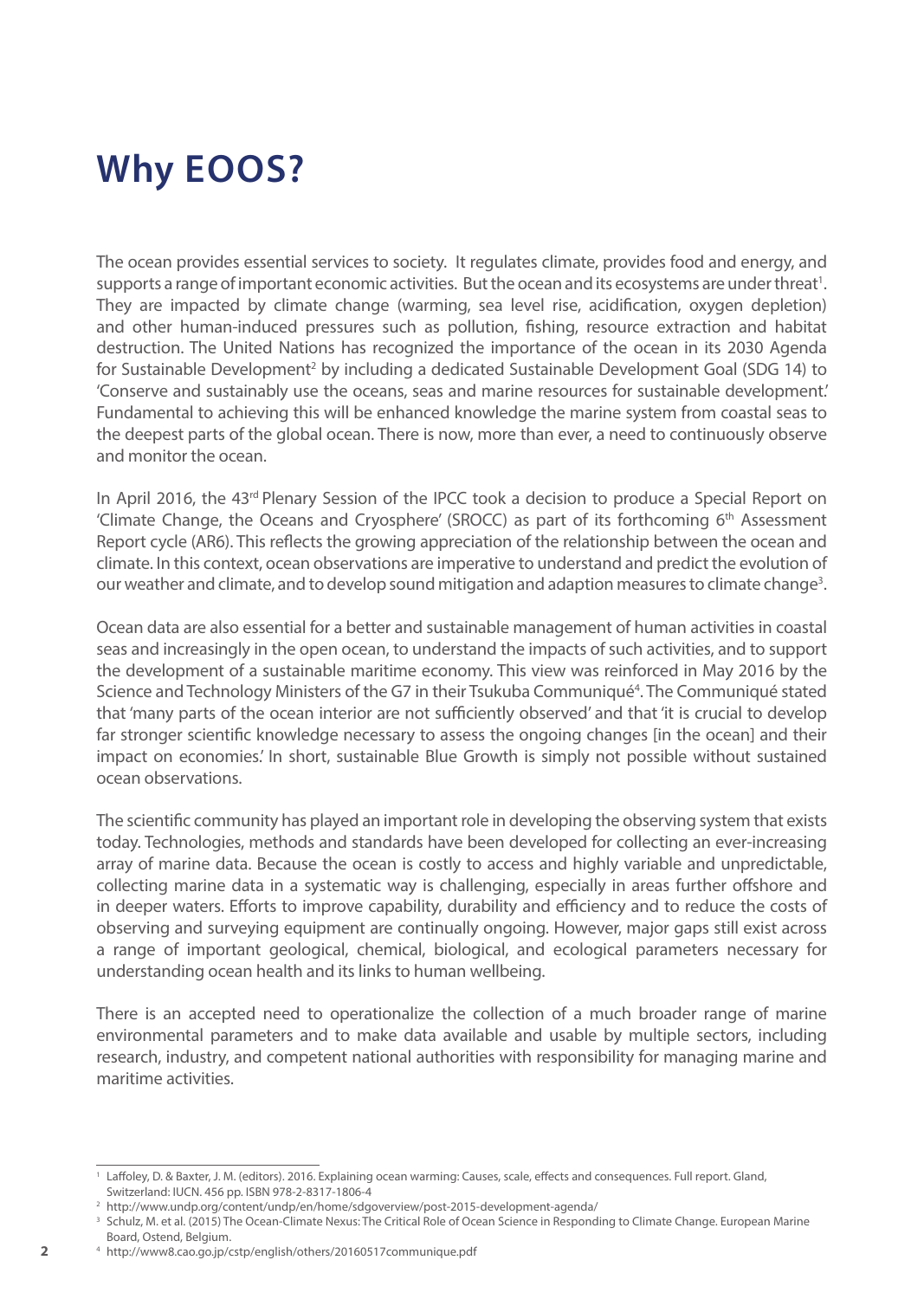At European level, major strides have been made since the adoption of the EU Marine Knowledge 2020 Strategy, including the establishment of the European Marine Observation and Data Network (EMODnet) and the development of the Copernicus Earth monitoring programme and its marine component. Europe now needs to take the next step towards an overarching integrated, and sustained pan-European framework for ocean observation. This framework is referred to as the European Ocean Observing System, or EOOS.

Currently, there are numerous programmes, projects and initiatives working to develop and implement effective ocean observing capacities, operating at different geographical scales (local, national, regional, pan-European and international) and different timescales (real-time, daily, monthly, annually, etc). These capabilities are, by their nature, highly fragmented and complex. While there is some coordination at global level, for example under the auspices of GOOS<sup>5</sup> and JCOMM<sup>6</sup>, a strengthening in coordination at regional scale is necessary to ensure that the right observations are made and that they are made on a systematic and sustained basis. An overarching strategy across all measurement platforms is required to ensure that best use is made of limited resources in Member States and at European level. EOOS will link the currently disparate components of the observing system in Europe and will promote novel technology and infrastructure development, standardization, open access to data, and capacity building.

EuroGOOS and the European Marine Board are working together to promote and facilitate the establishment of EOOS as an overarching ocean observing framework for Europe. In doing so, these networks are taking the initial steps to catalyse the development of EOOS on behalf of a wide community of ocean data providers, infrastructure managers, technology developers, data users and ocean observing stakeholders.

This document is designed to support a first engagement with a broad community of stakeholders on how EOOS should be taken forward. This document aims to:

- Describe in simple language what EOOS is, why it is needed, and some of the next steps in making it happen;
- Engage political and policy stakeholders to ensure that the EOOS vision and implementation is in step with current and planned policy objectives in Europe and further afield;
- Provide the basis for an open stakeholder consultation on EOOS which will gather views on the scope of EOOS and how it should evolve.

<sup>5</sup> The Global Ocean Observing System (GOOS) managed by UNESCO's Intergovernmental Oceanographic Commission (IOC) http://www.goosocean.org/

**<sup>2</sup> 3** Meteorological Organization (WMO) http://www.jcomm.info/ <sup>6</sup> Joint Technical Commission for Oceanography and Marine Meteorology (JCOMM) jointly operated by IOC-UNESCO and the World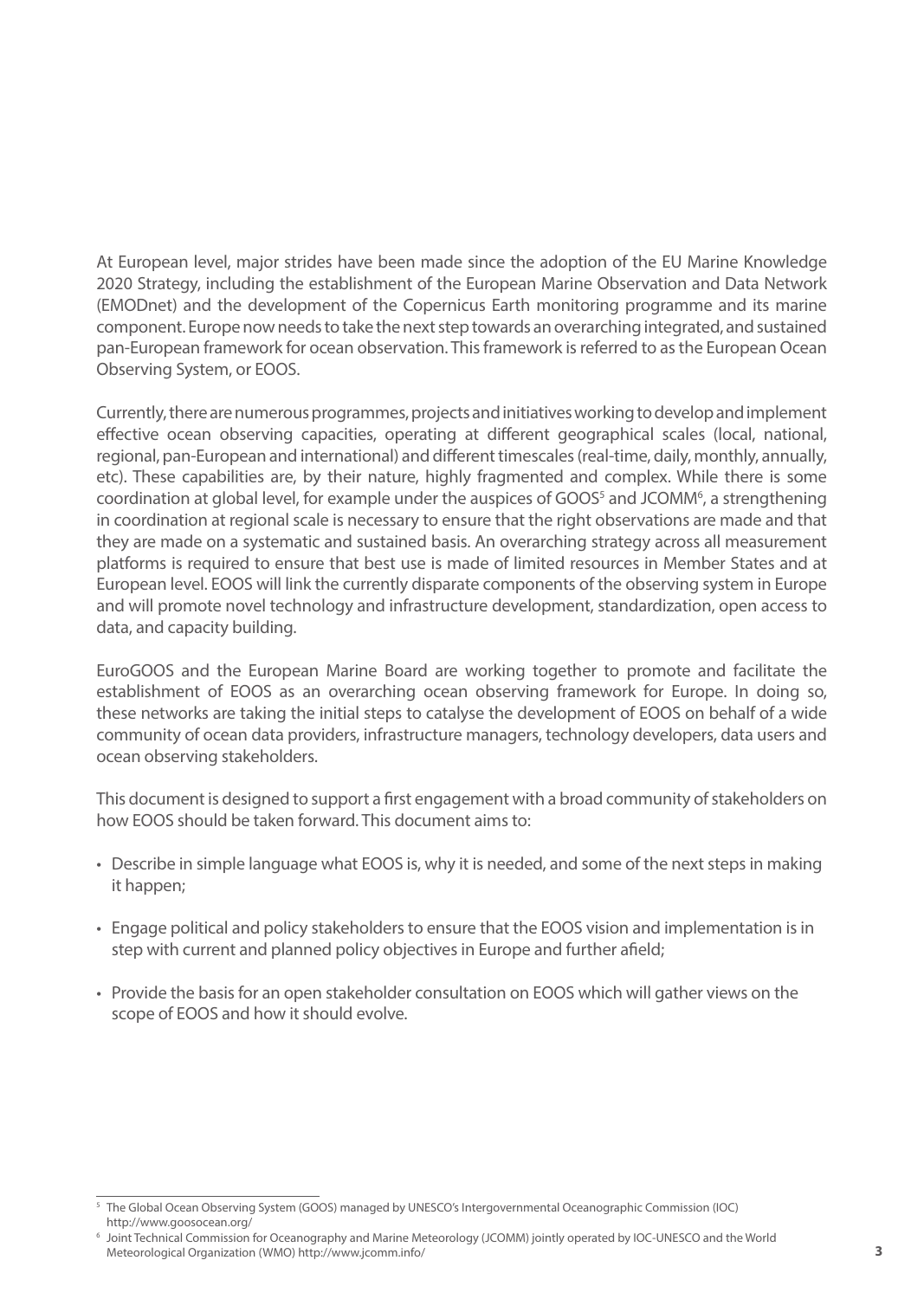# **A definition and vision for EOOS**

**The European Ocean Observing System, EOOS, is a coordinating framework designed to align and integrate Europe's ocean observing capacity in the long-term; to promote a systematic and collaborative approach to collecting sustained information on the state and variability of our seas; and to underpin sustainable management of the marine environment and its resources.**

EOOS will not take ownership or control of ocean observing in Europe. Rather, EOOS will provide a light and flexible coordinating framework to help manage and improve the existing observing effort, making it more efficient and effective at different geographical scales and for different users.

Specifically, EOOS will:

- Align and connect existing initiatives to ensure efficiency and value for money;
- Identify gaps in the European observing capacity and foster initiatives to fill those gaps;
- Promote observing capacities which can benefit multiple sectors including research, policy, management and industry;
- Ensure that European ocean observing is integrated into the global observation system(s) by providing a focal point for interaction with international programmes (e.g. GOOS, GEOSS) and partner initiatives outside of Europe.

In this way, EOOS can help add value to existing observing efforts, empowering those who are already working to advance ocean observing in Europe, and catalysing new initiatives in a strategic way, targeting identified gaps and communicating progress to a wide range of stakeholders. EOOS will act as a framework to bring the community together to set priorities and act as a single, well-organized voice for Europe, facilitating the exchange of best practice and capacity.

EOOS will also build on the work that has already been done to promote better coordination of ocean observations, both in Europe and internationally. The Framework for Ocean Observing<sup>7</sup>, for example, a follow-up initiative of the OceanObs '09 conference, provides a useful template for developing a more integrated global observing system based on community collaboration and voluntary adherence to agreed Framework Concepts, including the use of Essential Ocean Variables (EOVs).

#### **EOOS Drivers**

The European Ocean Observing System, EOOS, is a comprehensive, sustained and integrated approach to ocean observation in Europe. EOOS offers coordination and strategy to the wealth of existing ocean observation initiatives maximizing societal benefits. There are a number of key drivers for EOOS, ranging from research and technology to societal and environmental. A non-exhaustive list is provided below.

#### **Research Drivers**

- Ocean variability
- Impacts of human activities and climate change
- Understanding past and present ocean state
- Predicting/forecasting future state
- Biodiversity and ecosystem functioning

#### **Technology Drivers**

- Big data (processing, connectivity)
- Multi-use platforms
- Cost effectiveness (sensors and systems)
- Challenges (autonomy, robustness)
- Crowd sourcing, education and training

#### **Societal Drivers**

- Food security
- Population growth
- Energy and transport
- Human health
- Climate change
- Maritime economy
- Ecosystem services
- Exploration and recreation

<sup>7</sup> http://www.oceanobs09.net/foo/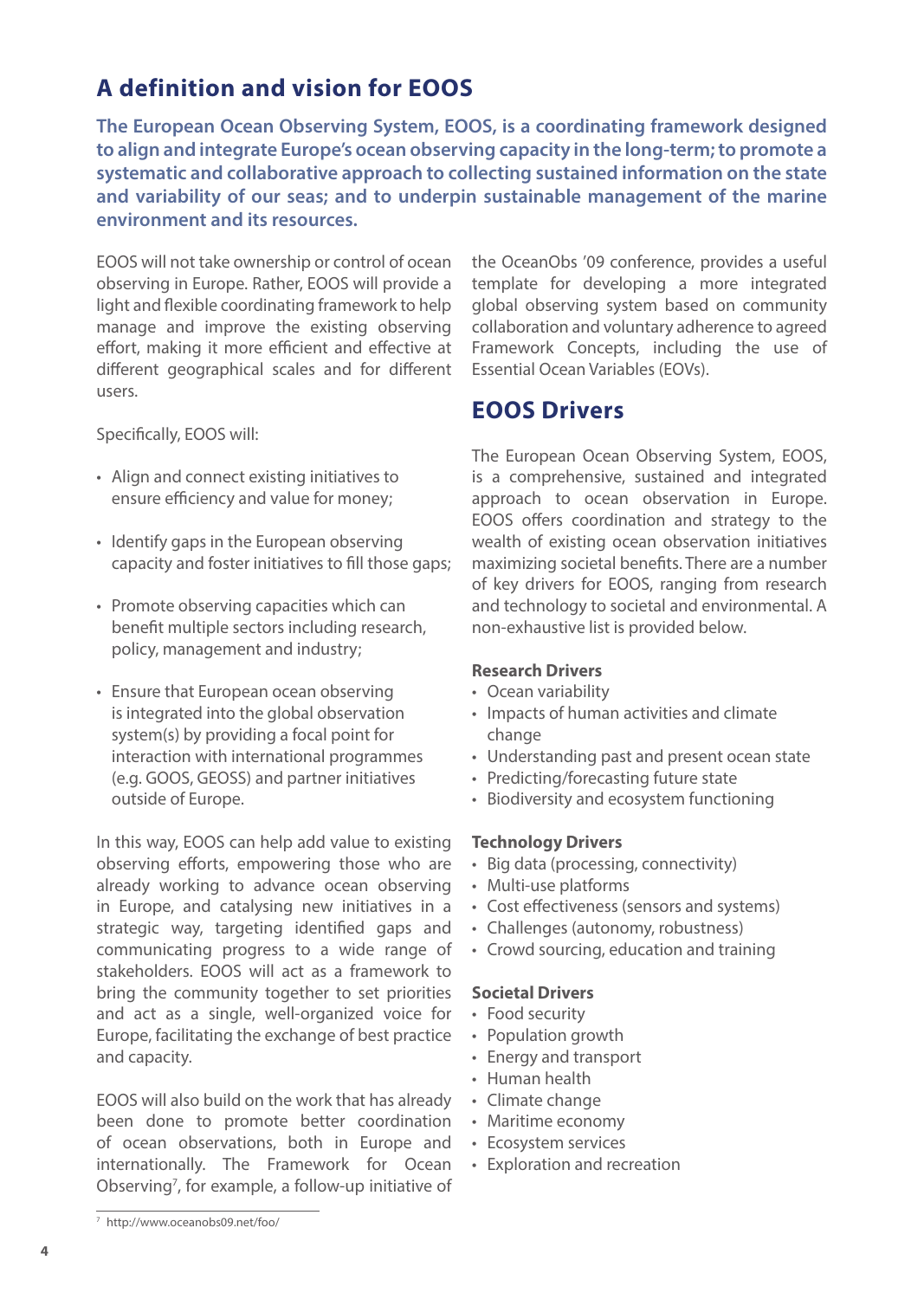#### **Environmental Drivers**

- Environmental protection and legislation
- Ocean role in carbon cycle and water cycle
- Hydrographic state
- Pollution monitoring

#### **Policy Drivers (EU)**

- Marine Knowledge 2020
- Marine Strategy Framework Directive
- Water Framework Directive
- Maritime Spatial Planning Directive
- Common Fisheries Policy
- Blue Growth Strategy

#### **Other drivers**

- Develop and retain expertise
- Funding and long-term planning
- European marine contribution to GOOS and GEO

#### **The scope of EOOS**

EOOS aims to provide a framework within which marine observations can be sustained and made available on a continuous basis for applications ranging from real-time services, through ocean health to climate services. As currently envisaged, the scope of EOOS should be all-encompassing, taking into account the systematic collection of all kinds of data from the marine environment, focusing on the European effort, but set within a global context.

It is important to note that use of the word 'ocean' in the context of EOOS, is based on the understanding of a single interconnected global ocean which includes all parts of that system, from shallow coastal waters to the open ocean and deep sea. Moreover, from a geographical perspective, EOOS focuses on the European effort in making systematic observations, but taking a global perspective. European effort is predominantly focused on European seas, but can also include involvement in ocean observing anywhere in the world including outermost regions and international waters (e.g. in the Pacific or Arctic), and all aspects of technology development.

EOOS also takes a broad perspective in terms of the type of observations that are included in its scope. Essentially, EOOS will take account of all systematic efforts to collect marine environmental data from the ocean. This includes highly automated physical observations, through geological information, bathymetric surveys, ocean chemistry, and biological data collection, most of which is not automated (e.g. fisheries surveys, benthic video footage, etc). It will include both real-time (or near realtime) and delayed modes of data collection and both research-driven and operational data collection. As a long-term goal, EOOS will work to improve the coordination and integration of disparate programmes of data collection to catalyse innovation and improve efficiency. As it is still very early in the EOOS process, part of the stakeholder consultation will be to collect views on the scope of EOOS.

#### **EU support for ocean observing**

The adoption of the European Union Integrated Maritime Policy in 2007 represented a major step-change in the policy context within which maritime activities take place in European waters. The Integrated Maritime Policy recognised the interconnected nature of the marine environment and the need to manage maritime activities in an integrated way. Since then, several further strategies, policies and legislative instruments have been adopted by the European Union to advance the core goals of the Integrated Maritime Policy and to promote sustainable management of human activities in Europe's seas. These include the Marine Strategy Framework Directive (2008), the EU Blue Growth Strategy (2012), and the Marine Spatial Planning Directive (2014). The successful implementation of these and many other marine and non-marine legislative instruments is strongly dependent on high quality data and information on the state and variability of the marine environment.

The Marine Knowledge 2020 Strategy<sup>8</sup>, adopted in 2010, was specifically designed to address the need for marine data and information to underpin maritime activities and protection of the marine environment. The associated Marine Knowledge 2020 Roadmap (2014)<sup>9</sup> highlighted progress and set out the next steps. Notably, it estimated that making high-quality marine data held by public bodies in the EU widely available, would improve productivity by over

<sup>8</sup> COM(2010) 461 final http://ec.europa.eu/maritimeaffairs/policy/marine\_knowledge\_2020/index\_en.htm

<sup>9</sup> SWD(2014) 149 final http://eur-lex.europa.eu/legal-content/EN/TXT/?uri=CELEX%3A52014SC0149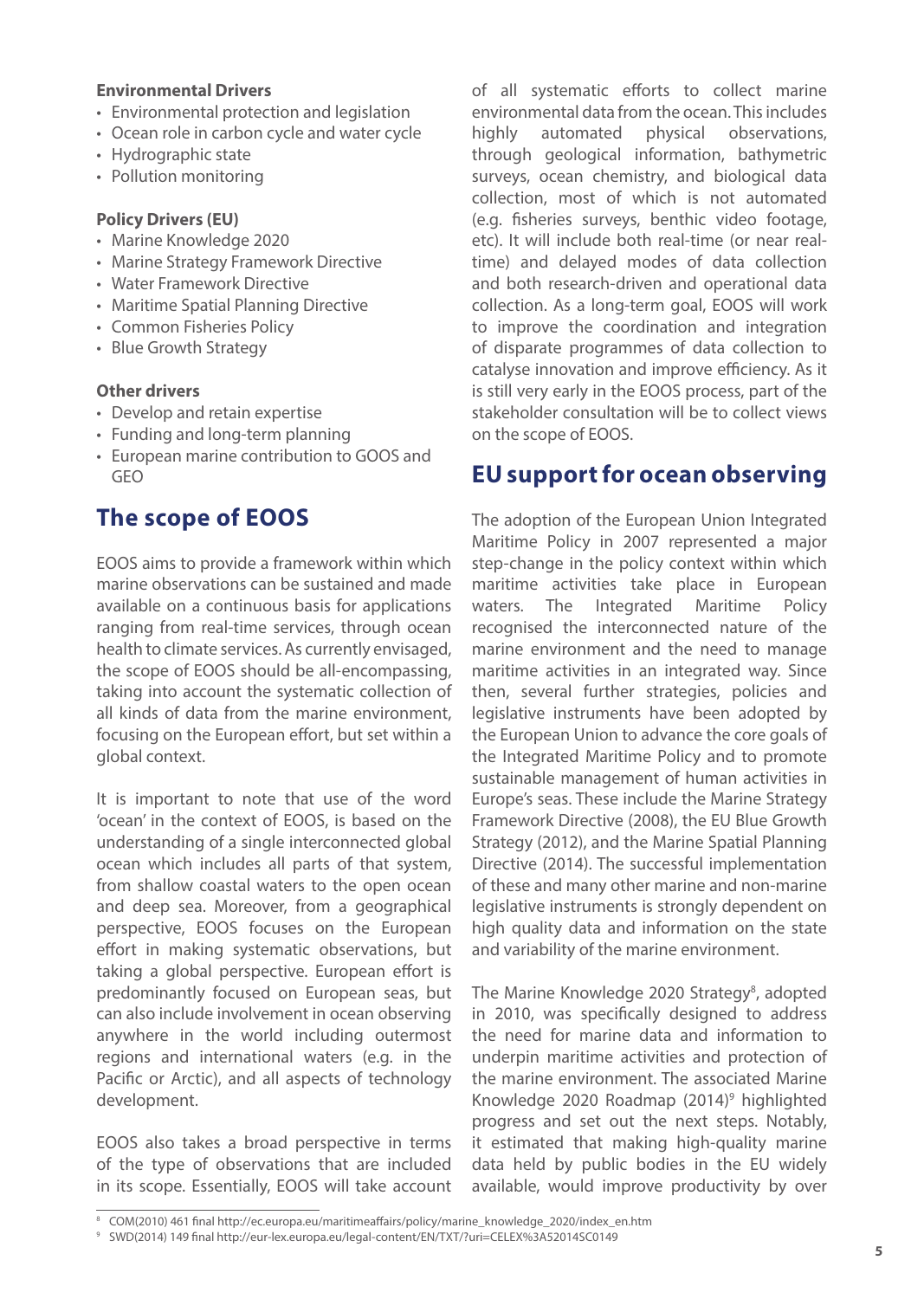€1 billion a year. Furthermore, making data more available and accessible to both public and private sector users will drive forward innovation and competition. The open data concept is now also becoming embedded in EU research policy. In April 2016, the European Commission published a communication on the European Cloud Initiative – Building a competitive data and knowledge economy in Europe<sup>10</sup>. One of the actions arising from this policy initiative will be to make all scientific data produced by the Horizon 2020 programme open by default, whereby projects implement Data Management Plans to make research data findable, accessible, interoperable and reusable (with some opt-out options, e.g. in the case of commercial sensitivity, personal privacy, security, etc).

Marine Knowledge 2020 reinforced the idea that data should be collected once but used many times by multiple users and that marine data from all sources should be made openly available and accessible as much as possible. The European Marine Observation and Data Network (EMODnet), the Copernicus Marine Environment Monitoring Service (CMEMS) and the Data Collection Framework (DCF) for fisheries are the EU's primary mechanisms for achieving this goal.

EMODnet is providing access to bathymetric, geological, physical, chemical, biological, and habitat data from the seas and ocean as well as human activity on the ocean. The legal basis for EMODnet allows for the financial support of the observations themselves but the resources available have only allowed this option to be taken up to a very limited extent (for example, a grant was provided to the Argo programme). The main priorities have been to make sure that data already collected are accessible and to check whether they are fit for purpose.

In Copernicus, the European Commission has put in place an ambitious Earth Monitoring programme. This includes the development of a long-term series of satellite missions (Sentinels) and a set of services related to environmental and security issues. The Copernicus Marine Environment Monitoring Service (CMEMS) provides operational marine services for maritime safety, effective use of marine resources, healthy waters, informing coastal and marine hazard services, and supporting climate services. Many public/private downstream services and applications build and develop on CMEMS which fosters market development and the development of the global ocean economy. The availability of both *in-situ* and remotely sensed marine observations is critical for the delivery of CMEMS. Many elements of the existing *in-situ* observing system are, however, not sustained and there are critical gaps for key observations (in particular for biological/biogeochemical variables). This is a high-risk area for Copernicus.

In addition to these core sustained programmes, the EU has also supported a large number of projects related to ocean observing through consecutive Framework Programmes and, most recently, Horizon 2020. Such funding has allowed the scientific community, in particular, to play a key role in establishing many components of Europe's current observing capacity. Some of these projects, such as EMSO (European Multidisciplinary Seafloor Observatory) and Euro-Argo, were funded by the European Commission as preparatory actions for ESFRI (European Strategy Forum for Research Infrastructures). ESFRI itself has played an important role in identifying and prioritising key infrastructures across all domains of science, some of which fully or partly contribute to ocean observing. Euro-Argo has demonstrated the success of such support by progressing from a short-term to sustained operation following the establishment of an ERIC (European Research Infrastructure Consortium), a legal form specifically designed by the EU to enable Member States to collectively contribute to a common infrastructure.

Horizon 2020 is building on the many previous Framework Programme projects by funding large coordination actions on ocean observing focused on basin scale and the need for international cooperation. AtlantOS (Developing in-situ Atlantic Ocean Observations for a better management and sustainable exploitation of the maritime resources) is a  $\epsilon$ 20.65 million

<sup>10</sup> COM(2016) 178 final http://eur-lex.europa.eu/legal-content/EN/TXT/?uri=COM:2016:0178:FIN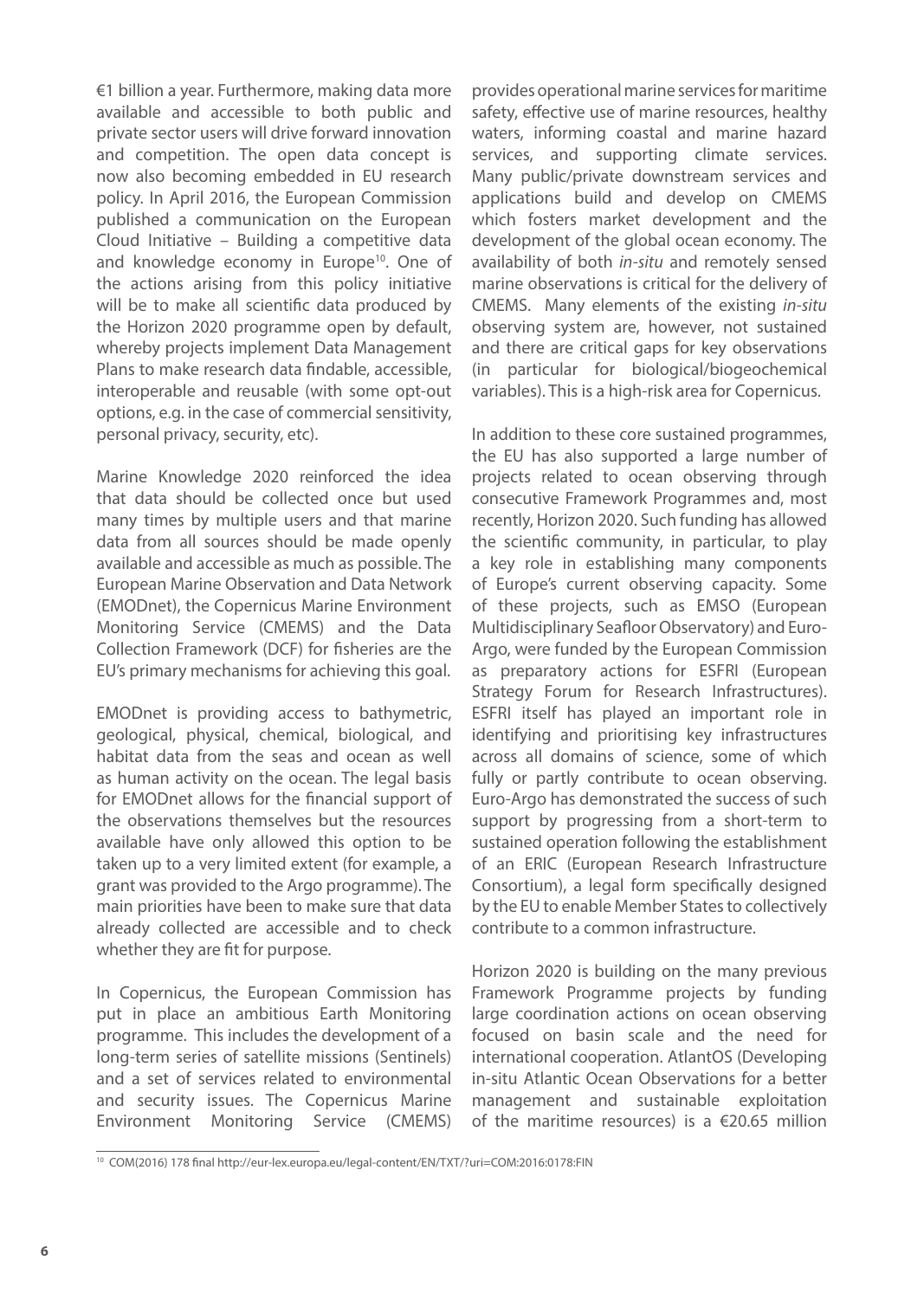project funded under the EU Horizon 2020 programme. The four-year project (2015-2019) involves 62 partners from 18 countries (13 EU & 5 non-EU). The overarching objective of AtlantOS is to achieve a transition from a loosely coordinated set of existing ocean observing activities to a sustainable, efficient, and fit-forpurpose Integrated Atlantic Ocean Observing System. Similar large-scale coordination actions for the Arctic (the IntarOS project), as well as for the Mediterranean and the Black Sea will be launched in the near future. These regional observing efforts will be key drivers of progress towards a long-term sustained EOOS.

On 8 July 2016, Karmenu Vella, EU Commissioner for Environment, Maritime Affairs and Fisheries, indicated to the heads of European marine institutes that the Commission would begin to consult stakeholders, assess benefits and develop options for further enhancing Europe's ocean observing capacity $11$ . However, there is still significant scope for progress to ensure that all types of data, from whichever source/ provider, are made available and in a format that is accessible and useable, not just by scientific experts, but by commercial users and regional and national competent authorities with responsibility for managing and monitoring the marine environment. This could also include the collection of data from industry and vessels of opportunity, such that industry is acknowledged as both a data provider and user. The Commission has indicated that it will shortly issue a call for expressions of interest in participating in an expert group on marine observation and data. This will include representatives of the main users of data such as shipping, ports, offshore energy, fisheries, aquaculture, etc.

The EU's 2014-2020 Financial Framework has greatly increased the effort devoted to ocean observation. Copernicus has moved from a set of research projects to an operational programme, with a total annual investment in the order of €170m on its ocean observing component (part of the Sentinel satellite programme which covers the full spectrum of satellite earth observations, including non-marine applications). The

European Maritime and Fisheries Fund (EMFF) has increased its contribution to the Data Collection Framework (DCF) for fisheries, with an annual investment of approximately €70m in EU funds over the same period. Finally, the EMFF has also supported the setting up of the next phase of EMODnet with an investment of around €10m per year. Of course, many observations are made as part of shorter-term EU research projects. At the time of its completion in 2014, the EGDI-Scope<sup>12</sup> project concluded that the EU had spent more than €700 million trying to obtain a coherent geological picture of Europe (including terrestrial geology). The main difficulty is that EU projects tend to run for 3-4 years and that progress usually stops at the end of the project. Efforts are now being made, notably through the EMODnet data ingestion facility, to ensure that marine data collected through research projects are not lost to posterity.

# **The business case for sustained ocean observing in Europe**

The OECD has estimated the gross value added (GVA) of the global ocean economy in 2010, measured in terms of ocean-based industries' contribution to economic output and employment, at USD \$1.5 trillion, or approximately 2.5% of the total global GVA<sup>13</sup>. Similarly, the WWF has proposed a figure for 'gross marine product' – equivalent to a country's annual gross domestic product – of at least USD \$2.5 trillion, and estimates the total asset value of the ocean at USD \$24 trillion<sup>14</sup>. These reports acknowledge that such figures are vast underestimates as many non-market and non-monetary values and services provided by the ocean are not taken into account (e.g. carbon sequestration, climate regulation, bioremediation, and cultural, aesthetic and recreational values).

The provision of sustained data and information on the state and variability of coastal seas and the global ocean, including downstream products and services, is essential to increase

<sup>11</sup> https://webgate.ec.europa.eu/maritimeforum/en/node/3938

<sup>&</sup>lt;sup>12</sup> European Geological Data Infrastructure www.egdi-scope.eu

<sup>&</sup>lt;sup>13</sup> OECD (2016), The Ocean Economy in 2030, OECD Publishing, Paris http://dx.doi.org/10.1787/9789264251724-en

<sup>14</sup> Hoegh-Guldberg, O. et al. 2015. Reviving the Ocean Economy: the case for action – 2015 http://d2ouvy59p0dg6k.cloudfront.net/down loads/reviving\_ocean\_economy\_report\_hi\_res.pdf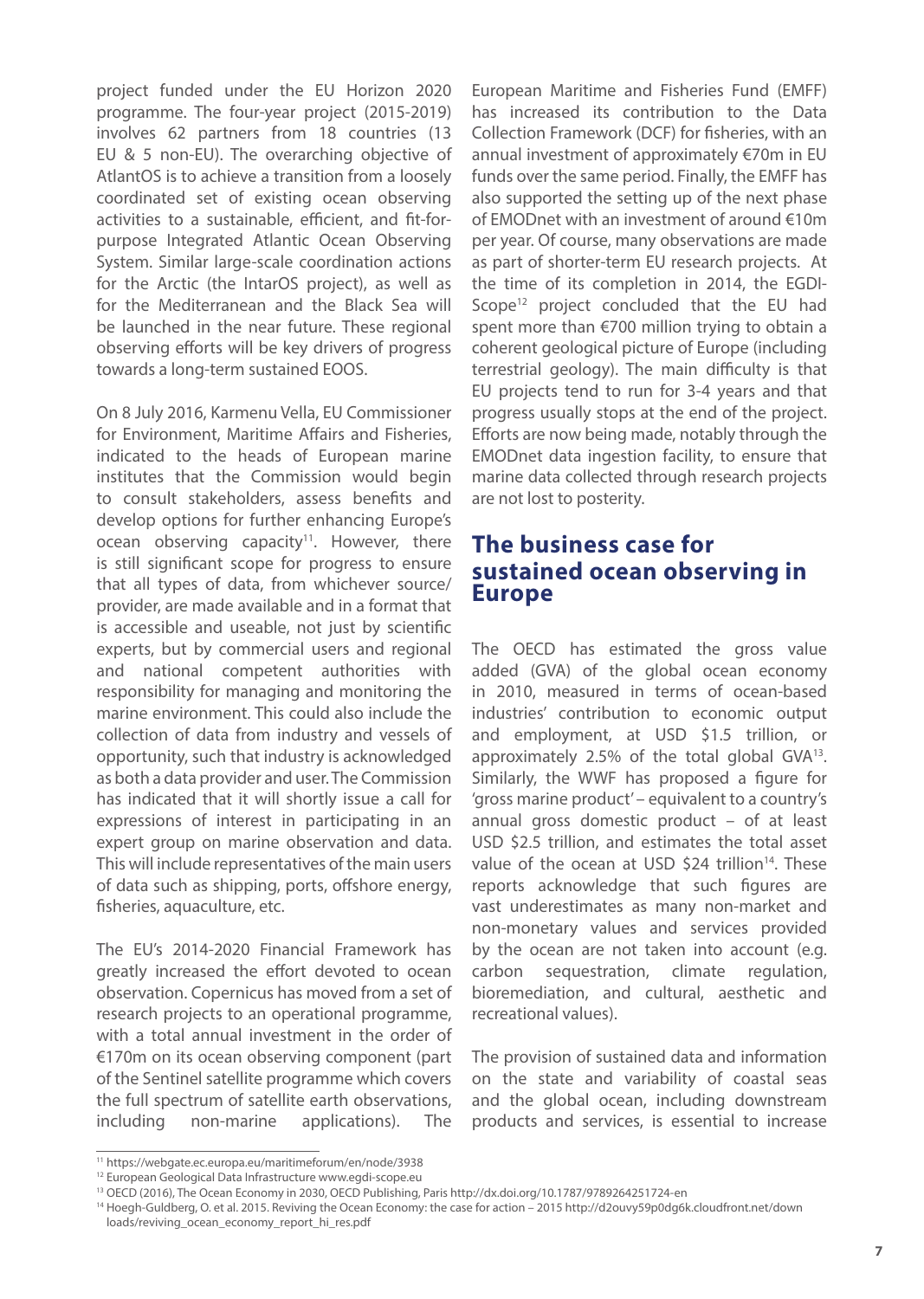efficiency and reduce risk across multiple sectors in the maritime economy. The EU Blue Growth Strategy<sup>15</sup> will only be sustainable if society understands, manages and minimizes the impacts of commercial activities on the health and productivity of Europe's seas. Marine ecosystems are already under considerable pressure from global climate change and ocean acidification as well as localized impacts from human pollution and commercial activities. Hence, a particularly challenging goal is to achieve a balance between protecting the marine environment and supporting Blue Growth.

The value chain for economic activity based on ocean information is well established (U.S. IOOS report 2016)<sup>16</sup>. Many Blue Growth sectors such as marine tourism, aquaculture, shipping, and offshore energy, rely on ocean observations to support decision making. The critical state of the ocean health on the one hand, and the significant economic value of the ocean economy on the other (OECD 2016; IOOS 2016), have put a strong emphasis on ocean observing to deliver knowledge, information, and services to a wide range of users. However, pressure in public budgets is compromising this service. Sustained funding for ocean observations is lacking and the community's capabilities are declining in some areas where they should be expanding. Europe has made an outstanding effort to develop a satellite observing system (i.e. Copernicus and Sentinel satellites) but the in-situ observing system is far from complete and in some cases contracting.

There is a clear need, therefore, to make a stronger case to decision makers on the economic and societal value of accurate, timely and sustained provision of marine data. Such an assessment would have considerable value in stimulating investment in long-term and multi-parametric ocean observing and seabed mapping programmes. Taking account of previous studies and current initiatives in this area, it is proposed to develop a business case for ocean observations in the context of existing and potential European capacity operating within a global system. Some work has already been done on this, both in Europe and elsewhere. Notably, the European Commission is launching a study to consolidate this earlier work that will report by mid-2017.

### **Assessing current status and gaps in the ocean observing system**

Any attempt to develop an EOOS over-arching framework needs to take account of what is already in place. Original baselines for the Global Ocean Observing System (GOOS) were dominated by the requirement for physical observations (for climate), where technology was relatively mature and easy to deploy and maintain. While some ocean observing system elements are well organized with common technology and standards and established international coordinating project offices (e.g. Argo profiling floats), others are operated by a dispersed community of actors with limited standardization and often with a solely national focus for the observations being maintained. It is clear that the systematic collection of physical marine data must also be complemented by a much greater and more operational approach to collecting chemical, biological and biogeochemical data to underpin environmental assessments and decision support.

An important overarching function of the proposed EOOS will be to manage a dynamic and continually updated inventory of the ocean observing landscape. Such an inventory can provide an assessment of the spatial and temporal coverage and gaps for different types of observation infrastructure and capacity, measurements and data across all European sea basins. Hence, one of the first priority actions of EOOS as a coordinating framework will be to conduct an initial mapping of the system to determine the current baseline. This is a complex process because the requirements of the system are constantly changing and because there is imperfect information on the observing system elements.

Any inventory will need to take into account the extensive work already conducted by the community over recent years. For example, EOOS can build on the EMODnet Sea-basin Checkpoints17 that are currently examining observing system fitness for purpose, identifying how far scientific, societal or commercial questions can currently be answered by the present ocean

<sup>15</sup> COM(2012) 494 final http://eur-lex.europa.eu/legal-content/EN/TXT/PDF/?uri=CELEX:52012DC0494&from=en

<sup>&</sup>lt;sup>16</sup> The Ocean Enterprise: A study of U.S. business activity in ocean measurement, observation and forecasting. U.S. IOOS

**<sup>8</sup> 9** http://eurogoos.eu/download/publications/OE-REPORT-FEB2016-FINAL-v10.2.pdf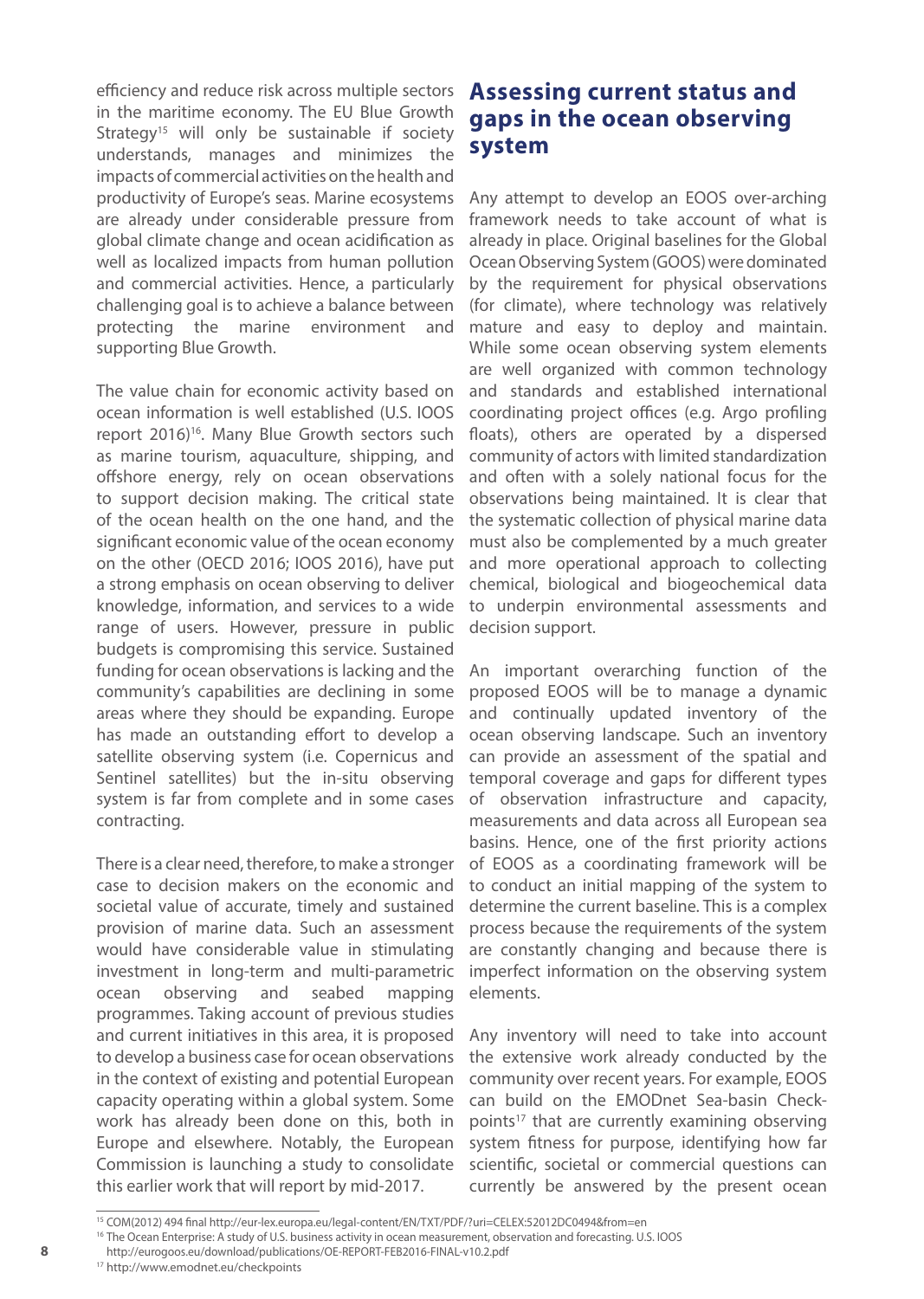observing system in each European sea basin. A stakeholder workshop in February 2017 will take stock of findings so far. The results of Horizon 2020 projects such as AtlantOS will also be taken into account.

Investigating barriers to achieving open data access and policy for all kinds of marine data and unlocking the potential of existing data sets not currently openly available will also be important. This is currently being done by the teams responsible for the different EMODnet portals<sup>18</sup> and may lead to a paper that will identify datasets whose unreasonable access conditions contribute to unnecessary uncertainty in knowledge of the behaviour of European seas.

## **How will EOOS be run?**

The collaboration between EuroGOOS and European Marine Board is designed to stimulate the transition of EOOS from a visionary concept into a tangible initiative. EOOS needs to be developed as an inclusive, coordinating framework, bringing together three key groups: users, system implementers and funders. Hence it needs buy-in and support of the bottomup community of infrastructure owners and data providers and the top-down institutions (European Commission, Member State competent authorities) that can provide political endorsement and, potentially, some resources.

Establishing a fit-for-purpose governance structure to guide the development and implementation of EOOS will be crucial to its success. A major challenge is to present the complex relationship between projects and programmes in a way that is understandable to non-specialists. The governance options for EOOS are potentially broad; from a 'light-touch' EOOS where a steering group guides the development through the use of fora, implementation groups and advisory boards, to the establishment of a secretariat to assist the implementation of EOOS in cooperation with the European Commission and Member States.

As a first step, EuroGOOS and the European Marine Board have set up a steering group for EOOS comprising experts from EuroGOOS, EMB, JPI Oceans, the European Commission, and a limited number of Member State experts (Steering Group members are listed in the annex). The primary function of this steering group, initially at least, is to develop this EOOS consultation document and to open this up to a wider community consultation so that a longer term governance structure and priority actions can be defined.

### **Next steps in the EOOS process**

During and since the first EOOS Steering Group meeting in April 2016, a number of early actions have been identified as next steps for the EOOS process. These include, but are not restricted to:

- Organize an event to discuss and promote EOOS with decision makers and ocean observing stakeholders and launch the open EOOS consultation19.
- Implement a stakeholder consultation via an open online survey and targeted consultations through meetings.
- On the basis of the results of the consultation, develop a medium-term implementation plan for EOOS and seek EU and national resources to undertake early actions.
- Develop a communications strategy to promote EOOS and its development to stakeholders and to promote the value of ocean observing to the wider public.
- Investigate specific 'EOOS pilot' projects to address ocean observation gaps identified through the consultation process.
- Develop and agree an appropriate governance and funding model for EOOS in the medium term and take steps to put these elements in place.
- Encourage participation in the forthcoming European Commission (DG MARE) Expert Group on Marine Observation and Data.
- Present progress on EOOS at the international Ocean Obs conference 2019.

<sup>18</sup> https://webgate.ec.europa.eu/maritimeforum/en/node/3946

**<sup>8</sup> 9** <sup>19</sup> The European Parliament event, Building a European Ocean Observing System, 08 September 2016, hosted by Ricardo Serrão Santos, MEP http://eurogoos.eu/2016/09/12/eoos-event-european-parliament-main-outcomes/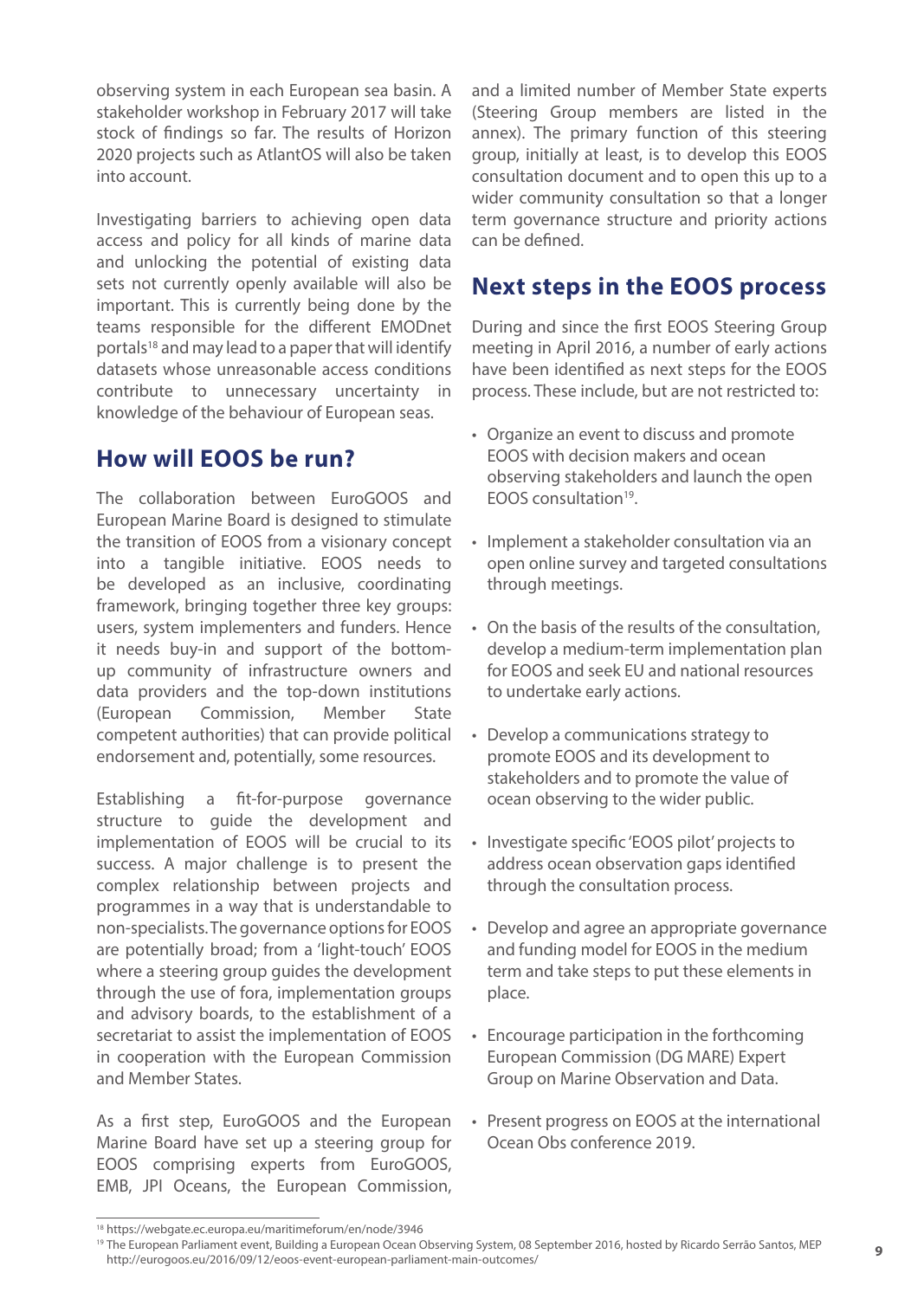# **Glossary of Acronyms**

**CMEMS:** Copernicus Marine Environment Monitoring Service **DCF:** Data Collection Framework **DG MARE**: European Commission Directorate-General for Maritime Affairs and Fisheries **EEZ:** Exclusive Economic Zone **EGDI-Scope**: European Geological Data Infrastructure – Scope **EMB:** European Marine Board **EMODnet**: European Marine Observation and Data Network **EOOS**: European Ocean Observing System **EOVs:** Essential Ocean Variables **ESFRI:** European Strategy Forum for Research Infrastructures **EuroGOOS:** European Global Ocean Observing System **GEO:** Group on Earth Observations **GEOBON:** Group on Earth Observations Biodiversity Observation Network **GEOSS:** Global Earth Observation System of Systems **GOOS:** Global Ocean Observing System **IPCC:** Intergovernmental Panel on Climate Change **IOOS:** U.S. Integrated Ocean Observing System **JCOMM:** Joint Technical Commission for Oceanography and Marine Meteorology **JPI Oceans:** Joint Programming Initiative Healthy and Productive Seas and Oceans **MSFD:** Marine Strategy Framework Directive **OECD:** Organisation for Economic Co-operation and Development **SDG:** Sustainable Development Goal **SROCC:** Special Report on Climate Change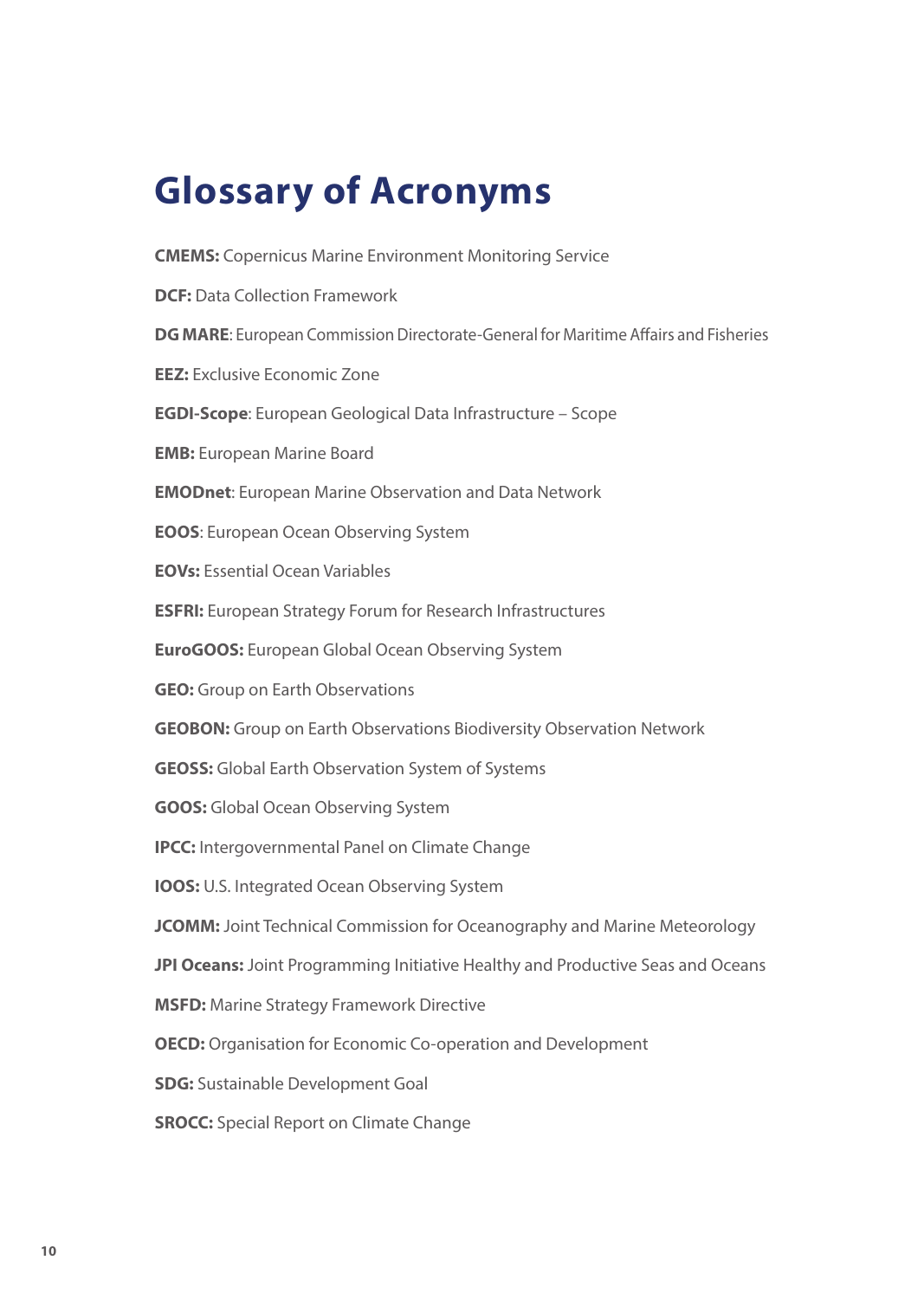### **ANNEX**

# **Members of the EOOS Steering Group**

| <b>Name</b>                       | <b>Organization</b>                                                                          |
|-----------------------------------|----------------------------------------------------------------------------------------------|
| <b>Glenn Nolan (co-Chair)</b>     | European Global Ocean Observing System, EuroGOOS                                             |
| <b>Niall McDonough (co-Chair)</b> | European Marine Board, EMB                                                                   |
| <b>George Petihakis</b>           | Hellenic Centre for Marine Research, HCMR, Greece                                            |
| <b>Pierre-Yves Le Traon</b>       | Mercator Ocean and French Research Institute for<br>Exploitation of the Sea, Ifremer, France |
| <b>Jacky Wood</b>                 | Joint Programming Initiative Healthy and Productive Seas and<br>Oceans, JPI Oceans           |
| <b>Isabel Sousa Pinto</b>         | Interdisciplinary Centre of Marine and Environmental Research,<br>CIIMAR, Portugal           |
| <b>lain Shepherd</b>              | European Commission Directorate General for Maritime Affairs<br>and Fisheries, EC DG MARE    |

The EOOS initiative is being promoted as a joint initiative of EuroGOOS and the European Marine Board. The respective memberships of both of these networks include most of the science institutes and agencies that carry out ocean observing activities in Europe.

*EuroGOOS identifies priorities, enhances cooperation and promotes the benefits of operational oceanography to ensure sustained observations are made in Europe's seas underpinning a suite of fit-for-purpose products and services for marine and maritime end-users.*  **www.eurogoos.eu** 



*The European Marine Board provides a platform for its member organizations to develop common priorities, to advance marine research and to bridge the gap between science and policy, in order to meet future marine science challenges and opportunities*  **www.marineboard.eu**